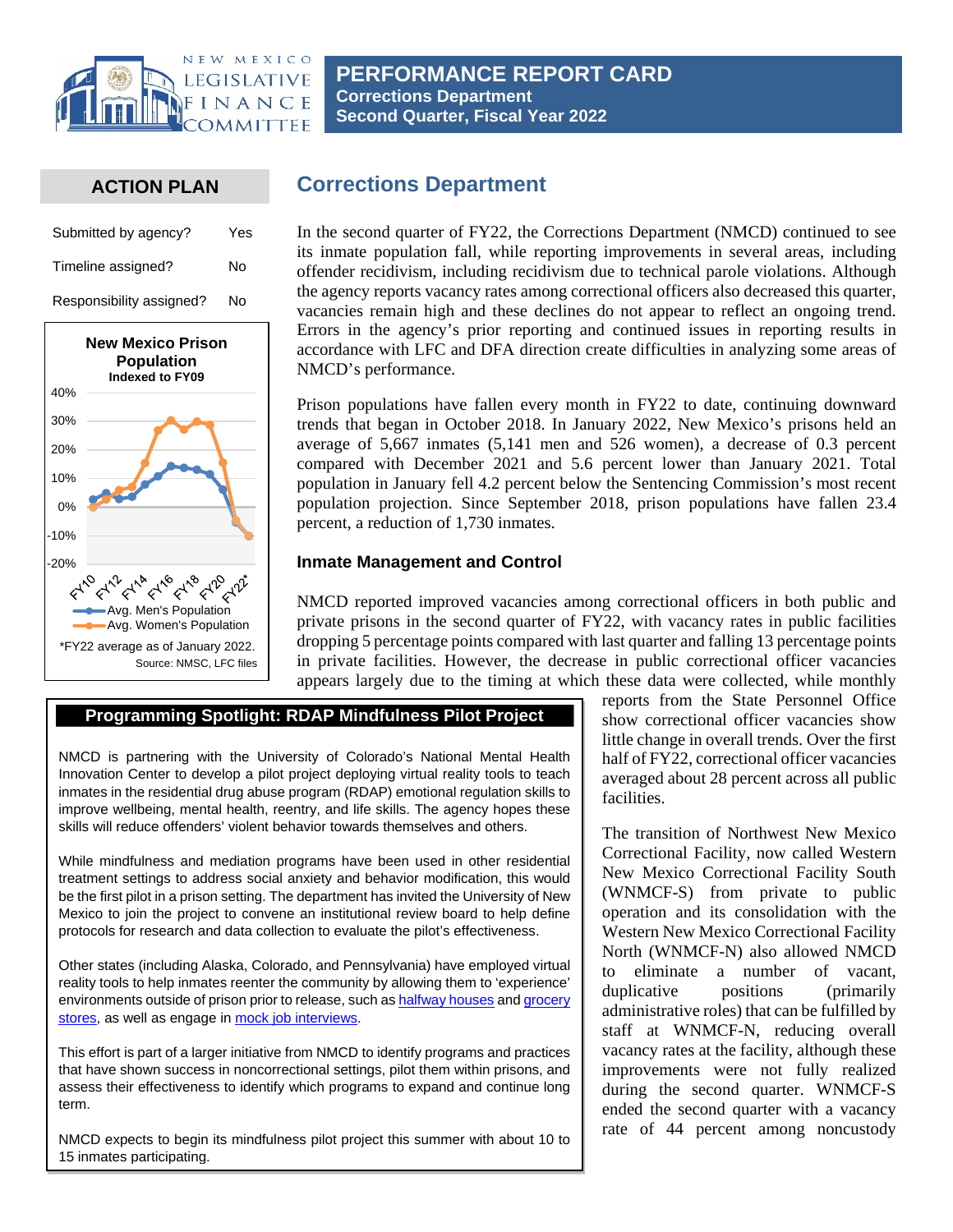

#### **Hepatitis C Treatment**

This quarter NMCD treated 169 inmates for hepatitis C with an 86 percent treatment success rate, bringing the total number of inmates treated since the agency began its concentrated effort to eliminate the disease from prisons to 618, about 23 percent of the total infected population housed in New Mexico's prisons.

The department has expended \$8.6 million of the total \$22 million appropriated for this purpose, as well as \$5.2 million from its operating budget. During the 2022 legislative session, the special appropriation was extended through FY23. If treatment continues at current rates, NMCD is on track to treat about 73 percent of the infected population by the close of FY23; it may be necessary to extend the appropriation for an additional one to two years to fully complete the project.



positions and 25 percent among custody positions, but by March those rates had fallen to 28 percent and 11 percent, respectively.

Overall recidivism rates reached their FY22 target this quarter, falling 3 percentage points compared with the first quarter of FY22. Recidivism due to new offenses increased 1.7 percent this quarter after increasing 0.5 percentage points in the prior quarter, but recidivism due to technical parole violations fell an additional 3 percentage points after dropping 5 percentage points last quarter, reflecting significant and somewhat sustained improvement.

In the first quarter of FY21, NMCD reported its overall three-year recidivism rate had been reported incorrectly since 2016 due to a database error, and in August 2021 the agency further reported that several prior years' performance reports had excluded absconders when calculating recidivism rates for technical parole violations, although the measure is defined to include absconders. The agency corrected these issues in FY21 and FY22 reports, but has not yet been able to provide historical results for comparison. NMCD reports it is working to audit parole files and calculate corrected historical data, but has not provided an estimate of when it expects that audit to be complete.

NMCD reports one serious inmate-on-staff assault and no serious inmate-on-inmate assaults occurred this quarter, continuing a trend of record low assaults that began in FY21. Although NMCD attributes this improvement to reduced drugs in facilities as a result of Covid-19 mitigation efforts, drug use among inmates rose significantly in the first two quarters of FY22 compared with FY21, with the average positivity rate of randomly-administered drug tests averaging 3.7 percent in the first half of FY22 compared with 2 percent over the course of FY21. Prior analysis has also shown no obvious correlation between reported assaults and drug test positivity rates.

| FTE: 1,995<br><b>Budget: \$278,234.1</b>                                                                                              | <b>FY20</b><br><b>Actual</b> | <b>FY21</b><br>Actual | <b>FY22</b><br><b>Target</b> | <b>FY22</b><br><b>Q1</b> | <b>FY22</b><br><b>O<sub>2</sub></b> | <b>FY22</b><br><b>O3</b> | Rating |
|---------------------------------------------------------------------------------------------------------------------------------------|------------------------------|-----------------------|------------------------------|--------------------------|-------------------------------------|--------------------------|--------|
| <b>Recidivism</b><br>Prisoners reincarcerated within 36<br>months <sup>1</sup><br>Prisoners reincarcerated within 36                  | 54%                          | 44%                   | 42%                          | 42%                      | 39%                                 |                          | Y      |
| months due to new charges or pending<br>charges<br>Sex offenders reincarcerated on a new                                              | 12%                          | 14%                   | 15%                          | 14%                      | 15%                                 |                          | G      |
| sex offense conviction within 36 months<br>of release on the previous sex offense<br>conviction $2$<br>Residential drug abuse program | 2%                           | 6%                    | 3%                           | 0%                       | $0\%$                               |                          | G      |
| graduates reincarcerated within 36<br>months of release*<br><b>Prison Violence</b>                                                    | 21%                          | 22%                   | N/A                          | 21%                      | 23%                                 |                          |        |
| Inmate-on-inmate assaults resulting in<br>injury requiring off-site medical<br>treatment                                              | 31                           | 6                     | 15                           | $\Omega$                 | $\mathbf{0}$                        |                          | G      |
| Inmate-on-staff assaults resulting in<br>injury requiring off-site medical<br>treatment.                                              | 7                            | 3                     | $\overline{0}$               | $\overline{0}$           | $\mathbf{1}$                        |                          |        |
| <b>In-House Parole</b><br>Release-eligible female inmates still<br>incarcerated past their scheduled release<br>$date^3$              | 7.7%                         | 0.6%                  | 6%                           | 0.9%                     | 1.5%                                |                          |        |
| Release-eligible male inmates still<br>incarcerated past their scheduled release<br>$date^3$                                          | 6.4%                         | 1.4%                  | 6%                           | 1.4%                     | 1.1%                                |                          |        |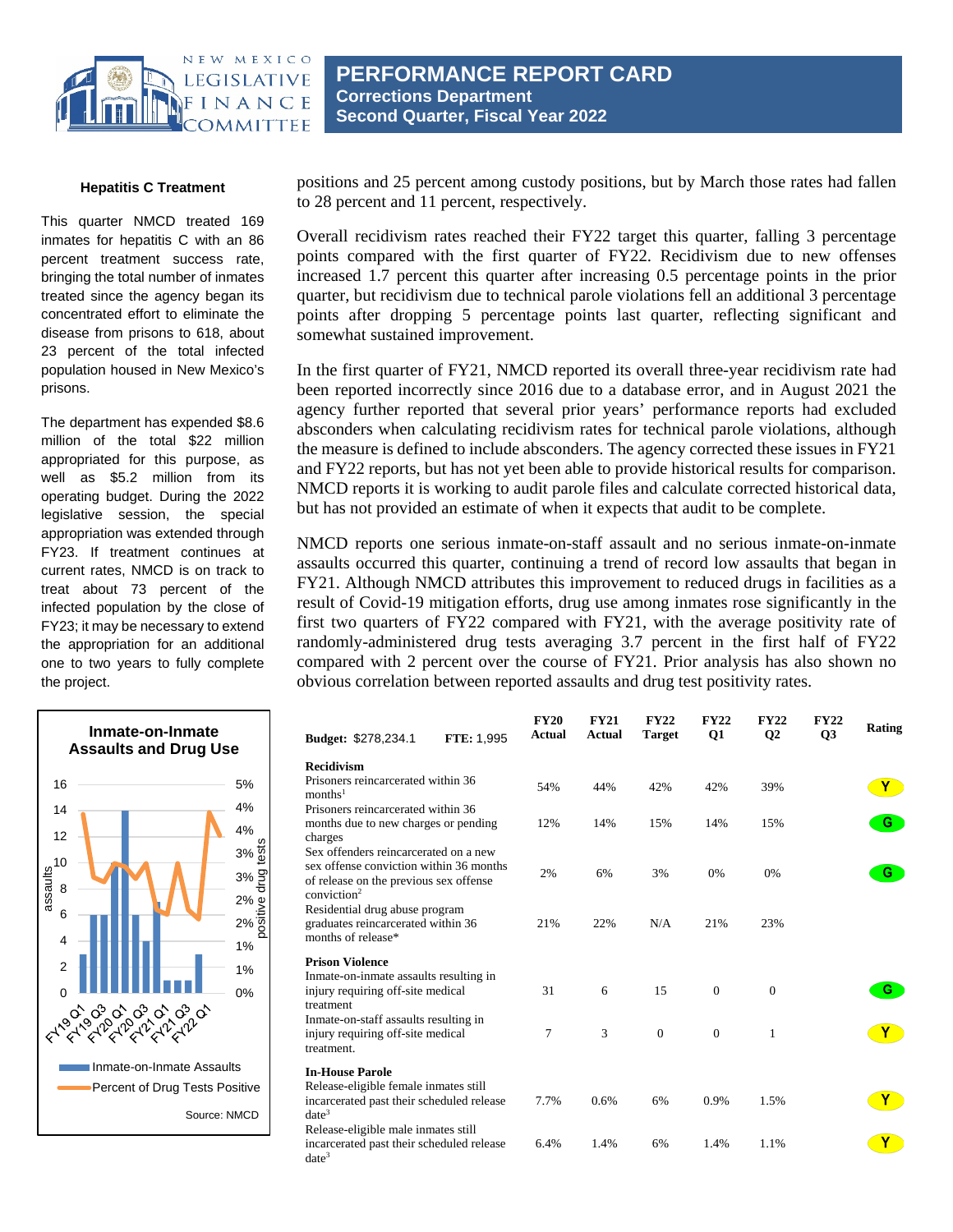

As of March 10, there were 115 active Covid-19 cases in New Mexico's prisons, the majority of which (68) were at Guadalupe County Correctional Facility.



# **PERFORMANCE REPORT CARD Corrections Department Second Quarter, Fiscal Year 2022**

| <b>Staffing</b><br>Vacancy rate of correctional officers in<br>public facilities<br>Vacancy rate of correctional officers in<br>private facilities                                                                                                                                                                                                       | 31%<br>46% | 27%<br>25% | 20%<br>20% | 31%<br>44% | 26%<br>28% | R.               |
|----------------------------------------------------------------------------------------------------------------------------------------------------------------------------------------------------------------------------------------------------------------------------------------------------------------------------------------------------------|------------|------------|------------|------------|------------|------------------|
| <b>Education</b><br>Eligible inmates enrolled in educational,<br>cognitive, vocational and college<br>programs<br>Participating inmates who have<br>completed adult basic education*4<br>Percent of eligible inmates who earn a<br>high school equivalency credential <sup>4</sup><br>Number of inmates who earn a high<br>school equivalency credential | 62%        | 41%        | 68%        | 29%        | 41%        | R.               |
|                                                                                                                                                                                                                                                                                                                                                          | 77%        | 5%         | N/A        | 3.5%       | 4.2%       |                  |
|                                                                                                                                                                                                                                                                                                                                                          | 77%<br>134 | 5%<br>118  | 80%<br>150 | 3.5%<br>20 | 4.2%<br>24 | $R^{\circ}$<br>R |
| Health<br>Standard healthcare requirements met by<br>medical contract vendor<br>Random monthly drug tests administered                                                                                                                                                                                                                                   | 87%        | 90%        | 100%       | 94%        | 95%        |                  |
| to at least 10 percent of the inmate<br>population that tests positive for drug<br>$use*$                                                                                                                                                                                                                                                                | 2.5%       | 2%         | N/A        | 3.9%       | 3.4%       |                  |
| <b>Program Rating</b>                                                                                                                                                                                                                                                                                                                                    | R          | R.         |            |            |            |                  |

\*Measure is classified as explanatory and does not have a target.

1. Measure's yellow rating reflects outstanding reporting issues; see Data Quality Concerns, below.

2. Result for FY22 Q1 was reported incorrectly on that quarter's report (as 9 percent) and was corrected in the FY22 Q2 report.

3. Measure's yellow ranking reflects outstanding reporting issues; see Data Quality Concerns, below.

4. NMCD reported this measure had previously been miscalculated and changed the calculation for FY21 but did not provide corrected historical reports. Previously, both measures were calculated as the pass rate of the high school equivalency (HSE) test; now, both are reported as the percent of inmates enrolled in adult basic education who pass the HSE test and therefore earn the credential.

### **Community Offender Management**

### **Data Quality Concerns**

A number of issues in NMCD's quarterly reporting lead to concerns regarding overall data quality in the reports that have been outstanding for several months. Specific issues are outlined below.

| Measure(s)                                                                                             | Issue(s)                                                                                                                                                                                                                                                                                                                                                                                                                                                                                                                                                                                                                                                       |  |  |  |  |  |
|--------------------------------------------------------------------------------------------------------|----------------------------------------------------------------------------------------------------------------------------------------------------------------------------------------------------------------------------------------------------------------------------------------------------------------------------------------------------------------------------------------------------------------------------------------------------------------------------------------------------------------------------------------------------------------------------------------------------------------------------------------------------------------|--|--|--|--|--|
| <b>Prisoners</b><br>reincarcerated<br>within<br>36<br>months                                           | In the first quarter of FY21, NMCD reported its overall three-year recidivism rate had been reported<br>incorrectly since 2016 due to a database error that erroneously counted all intakes to the parole system<br>as prison admissions for purposes of calculating reincarceration rates. The agency has corrected this<br>issue, but because it has not provided corrected historical data on this measure, it is unclear if FY21's<br>recidivism results represent an increase or decrease from previous years. NMCD reports it is working on<br>recalculating annual results for its three-year recidivism rate measure but has not yet provided results. |  |  |  |  |  |
| Release eligible male and<br>female<br>inmates still incarcerated past their<br>scheduled release date | NMCD reported this measure had previously been miscalculated and changed the calculation for FY21<br>but did not provide corrected historical reports. LFC and DFA analysts believe NMCD's altered calculation<br>is incorrect (the original calculation is correct), but NMCD has not revised its reports for FY21 or FY22<br>despite explicit direction to do so.                                                                                                                                                                                                                                                                                            |  |  |  |  |  |
| Prisoners<br>reincarcerated<br>within 36<br>months due<br>technical<br>to<br>parole<br>violations      | In August 2021, NMCD reported several prior years' performance reports had excluded absconders when<br>calculating recidivism rates for technical parole violations, although the measure is defined to include<br>absconders. The department included absconders in its FY21 reports but had not informed LFC of this<br>change. As a result, it is not possible to compare FY21's 30 percent recidivism rate for technical violations<br>to prior years' performance, and it is not clear if this an increase or decrease.                                                                                                                                   |  |  |  |  |  |